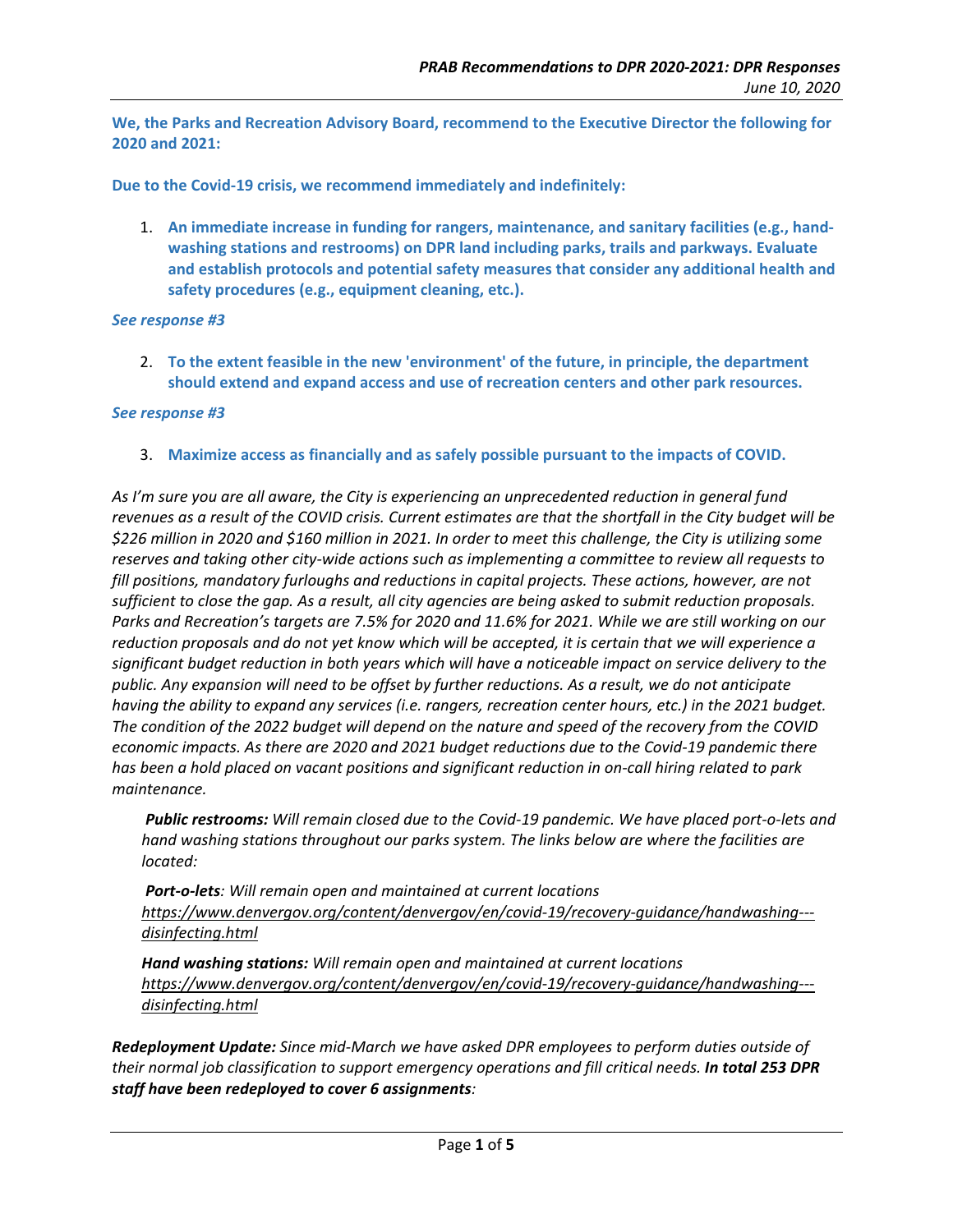- Child Care: 3 centers for children of medical staff and first responders 41 children registered
- *Shelter Transportation: Transporting vulnerable residents to emergency shelters and respite rooms – more than 750 total trips*
- Shelter Meal Delivery: picking up 3 meals/day at the salvation army and delivering to shelters - *more than 78,000 meals delivered*
- Meal Programs: Provide dinner to kids and families in need at 18 rec centers across the city - *more than 45,000 grab and go dinners served*
- Parks Patrol: Inform and educate residents to encourage compliance in parks and at golf courses  *– more than 50,000 citizen contacts*
- *PPE Collection: Collect and inventory donations of homemade masks, PPE, and cleaning supplies*

The redeployments have not been easy and many of them we were figuring out the operations and duties in real time. But our DPR employee stepped up to get the job done as usual. We are proud of their  *flexibility and commitment to serving the community.*

4. Consideration of access to our municipal golf courses for pedestrian use of the paved golf cart  **trails.**

Revenue generation is essential for the Golf Enterprise Fund since it does not receive any general fund support. The Fund must cover all of its expenses with the revenue it generates. Closure of the courses to golfers in order to allow access to the general public would reduce revenue and cause the Enterprise Fund to go into a negative cash position given the financial challenges created by the COVID closures. The alternative, sharing use between golfers and the general public, is not possible since it  *would create significant safety issues.*

5. Pursuit of the purchase of the Park Hill Golf Course open space at current market value using the unspent funds from 2019 158-2A tax collections (\$26.565 million). We understand that  **this would be a departure from our earlier recommendations; we feel that the current** economic conditions and our current cash-rich position enable us to acquire this land and we see it as a very important addition to our park system. Our intention is to recommend the purchase of this land and to recommend its preservation as zoned open space (OS). The land's use, whether as a golf course and/or other recreational uses, should be determined through  **the regular DPR public outreach process after the land is acquired.**

 *Denver Parks and Recreation (DPR) is very interested in owning, developing, preserving and/or* maintaining a significant amount of acreage at what is today the Park Hill Golf Course property. DPR has long advocated for additional park land in this park-desert neighborhood. We believe that everyone's best interests will be served by allowing a robust, community-focused planning effort that will consider  *multiple outcomes and community benefits including affordable housing, community serving retail, additional local job opportunities, and open space and recreational opportunities.*

Should open space be one of the community's preferred outcomes, as we hope and anticipate it will be, there are many avenues available to the Department to secure this land, some of which could convey property at no cost to the Department. DPR is currently seeking a number of acquisitions across Denver to protect valuable wildlife habitat and trail corridors, to provide parks in park-desert neighborhoods, and to improve/expand existing parks in high-need neighborhoods. These acquisitions, if and when secured, would take up the majority of the existing funds currently available for acquisition.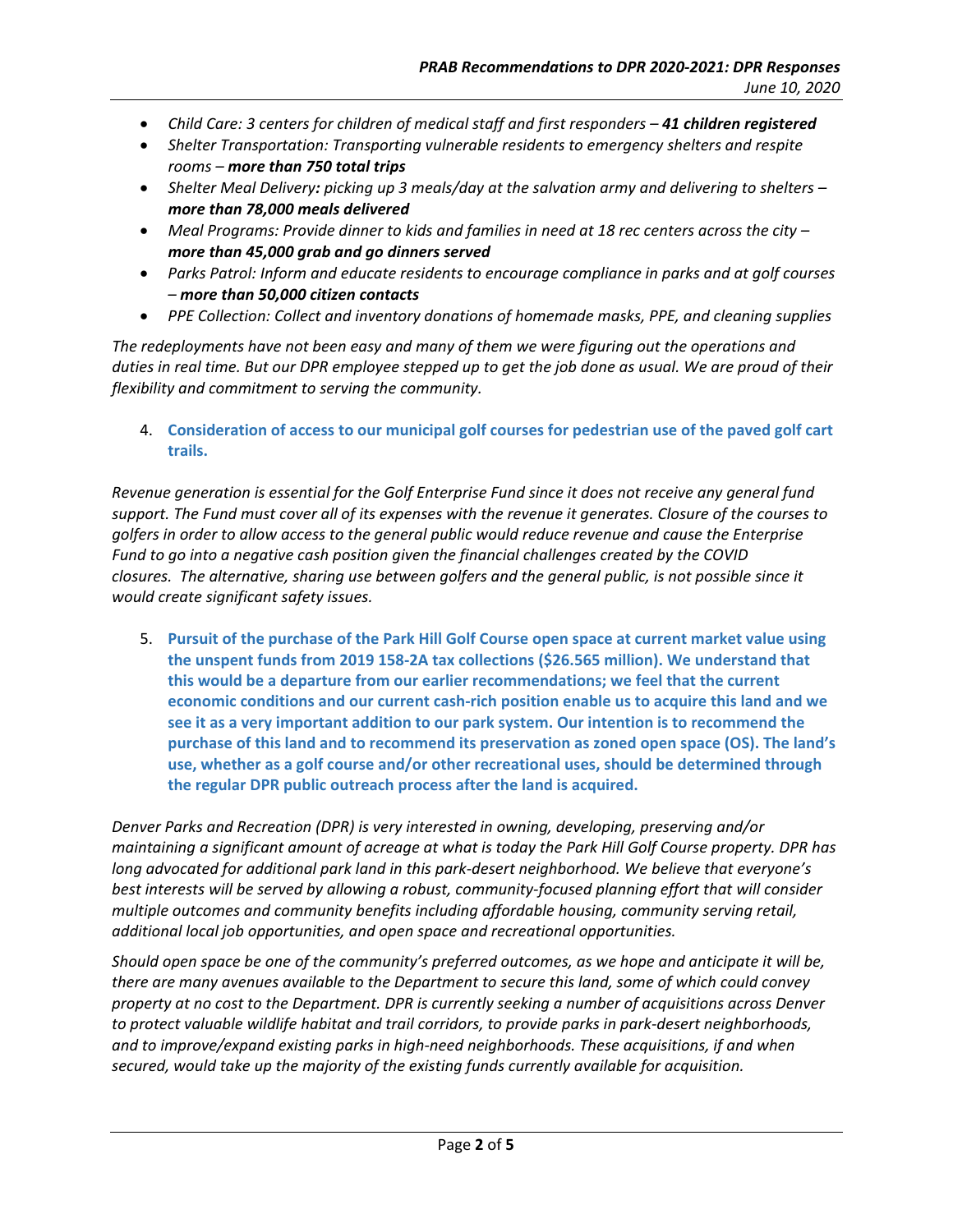We believe there is a way to continue to seek our current list of high value acquisitions, some of which we have been trying to acquire for over 15 years, while we stay involved in the Park Hill Golf Course discussions to ensure that open space is a key part of the solution to this upcoming land use process. If a full acquisition were the outcome of a community process, DPR will have the flexibility and the resources  *to commit to this level of purchase at that time.*

DPR pledges to remain engaged as this process gets underway and to be an advocate for substantial  *open space, if not outright preservation of the golf course.*

 6. **Achieve and implement a pilot cooperative relationship with DPS for the purpose of developing a significant amenity and/or property access consistent with Game Plan's goal of ten‐minute accessibility.**

DPR and DPS have a long-standing cooperative agreement for shared facility usage. The current agreement allows DPR priority usage for DPS fields/facilities and DPS priority usage of DPR  *fields/facilities. The relationship extends beyond shared facility usage, DPR runs many afterschool* programs in DPS facilities throughout the school year. We have collaborated on many CIP over the  *years. Here a few examples of our partnerships.*

- *MY Denver Data Share Agreement*
- *Summer Scholars program run by DPR*
- *Northfield Shared Athletics complex*
- *Harvey Park Parking lot Bond project*
- *Carla Madison/East High School agreement*
- *Shared staffing for programs*
- 7. DPR should maintain the current closure of streets within parks and DPR should immediately  **convene a stakeholder group to determine whether these streets are candidates for permanent or temporary/special event (e.g. Cheesman Park's car‐free Sundays) closure.**

At this time Parks is maintaining a majority of the street and parking lot closures throughout our Parks system. We are having to adjust to address ADA access issue at some parks by either adding ADA parking or opening some small parking lots at smaller parks. These adjustments are being highlighted on park  *maps and posted on the City of Denver website.*

 8. **Significant increase in management methods and consistent communication and community engagement regarding wildlife management.**

DPR has dramatically increased its professional wildlife management of all wildlife species since hiring Vicki Vargas Madrid, Denver's wildlife ecologist five years ago. Vicki has a long career managing wildlife in Colorado through her work as a District Wildlife Manager with Colorado Parks and Wildlife and now with Denver Parks and Recreation. On a daily basis, Vicki responds to numerous calls, concerns and reports of wildlife in our city. She has worked on managing beaver populations along our gulches, creeks and waterways, she has worked with community members to learn how to co-exist with coyotes by creating coyote crews in neighborhoods with coyote-human conflicts, she responds to concerns from individuals about wildlife such as bats and racoons having rabies and she has the challenging job of managing rodent populations such as rats that inhabit our parks and open spaces and can cause serious  *health related concerns.*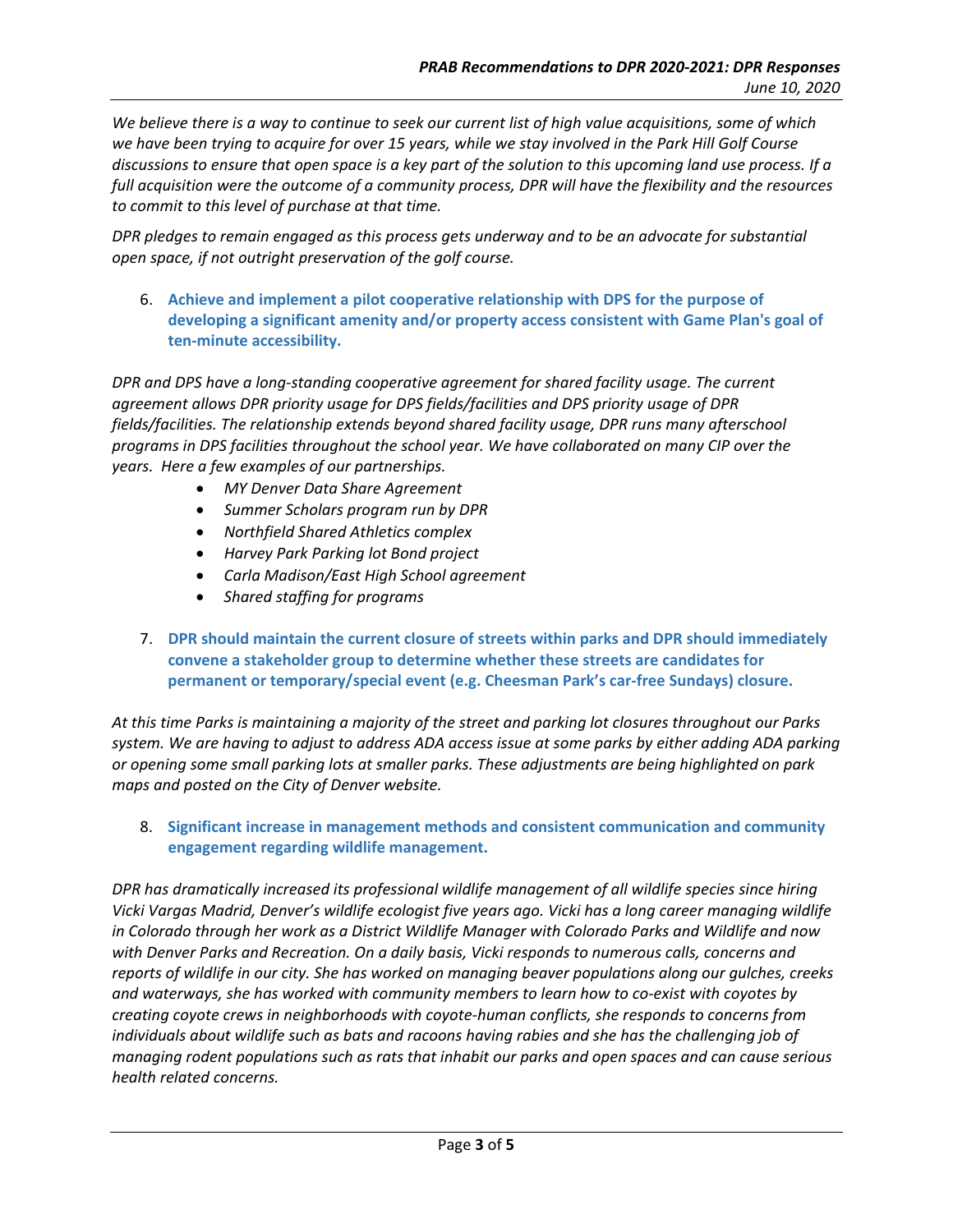Along with managing the geese population of Denver, there is another wildlife species that the department manages that can be quite contentious. DPR manages prairie dogs in our open spaces and parks. They are considered a keystone wildlife species which means that many other species of wildlife depend on them to survive. Snakes, burrowing owls and other species use their burrows as homes. Coyotes, badgers, black footed ferrets, hawks and eagles utilize prairie dogs as a major food source. As a department we manage prairie dogs to try a maintain populations that do not negatively impact the habitat or damage the more traditional aspects of our parks. An example of that would be prairie dogs populations spreading into athletic fields where we have youth sports. This is a human-wildlife conflict. When necessary DPR will utilize a method of lethal control which is a PERC machine which uses carbon monoxide to eliminate the prairie dogs. To minimize the use of this method, DPR staff has recently been trained in a passive prairie dog relocation method. Pam Wanek, the founder and owner of Prairie Preserves, LLC has trained DPR staff in this passive relocation method on the First Creek Open Space prior to the coming expansion of 56<sup>th</sup> Ave. This has been a great collaboration in which DPR listened to the concerns of the Prairie Dog Coalition of the Humane Society and we implemented a compromise to help  *manage the prairie dogs on this property.*

9. Channel 8 broadcast (audio or audio/visual) of PRAB meetings, possibly through use of  **existing facilities (such as the Parr‐Widener Room).**

Channel 8 is only funded to produce and broadcast basic city meetings such as council and committee meetings. For all other city content, they lean on agencies to cover the production cost. It is estimated that it would cost an average of \$1,200 per PRAB meeting to produce and broadcast. The program director for Channel 8 would need to approve the addition of PRAB meetings to the program calendar.

## 10. Equitable investment is a priority of the PRAB Board and should serve as a measuring stick for  **projects.**

In the last 5 years, Denver Parks & Recreation has made significant strides to ensure that equity is used throughout the department to drive decision-making and future investments. DPR is committed to investing in neighborhoods which have been historically underserved, have received less investment by DPR and have populations in higher need of park resources. The goal is to provide park access, quality amenities and recreation opportunities to people and neighborhoods that currently do not have them. To help move the needle, DPR has intentionally integrated equity into the Game Plan for a Healthy City, the 20 year strategic plan for the department; the 5-year investment framework for the recently approved park tax; and has increased the usage of data to inform decision-making. In addition, as part of the Mayor's Division of Equity and Social Innovation, DPR addresses how budget proposals promote or  *impact equity goals.*

Game Plan: DPR took a two-pronged approach when addressing equity in the Game Plan. It intentionally integrated equity into various strategies throughout the plan but it also identified two specific equity strategies that will drive how DPR plans to Reinvest" in Denver Park and Recreation's  *resources and people.*

- $\triangleright$  4.1: Identify and implement strategies to achieve level-of-service targets for facilities and  *programming to ensure equity.*
- *4.2: Identify and focus park and programmatic resources in underserved neighborhood*

Park Tax Investment Framework: Equity is the driving principle guiding plans for investment of the  *Legacy Fund, along with partnership, sustainability, accountability and transparency.*